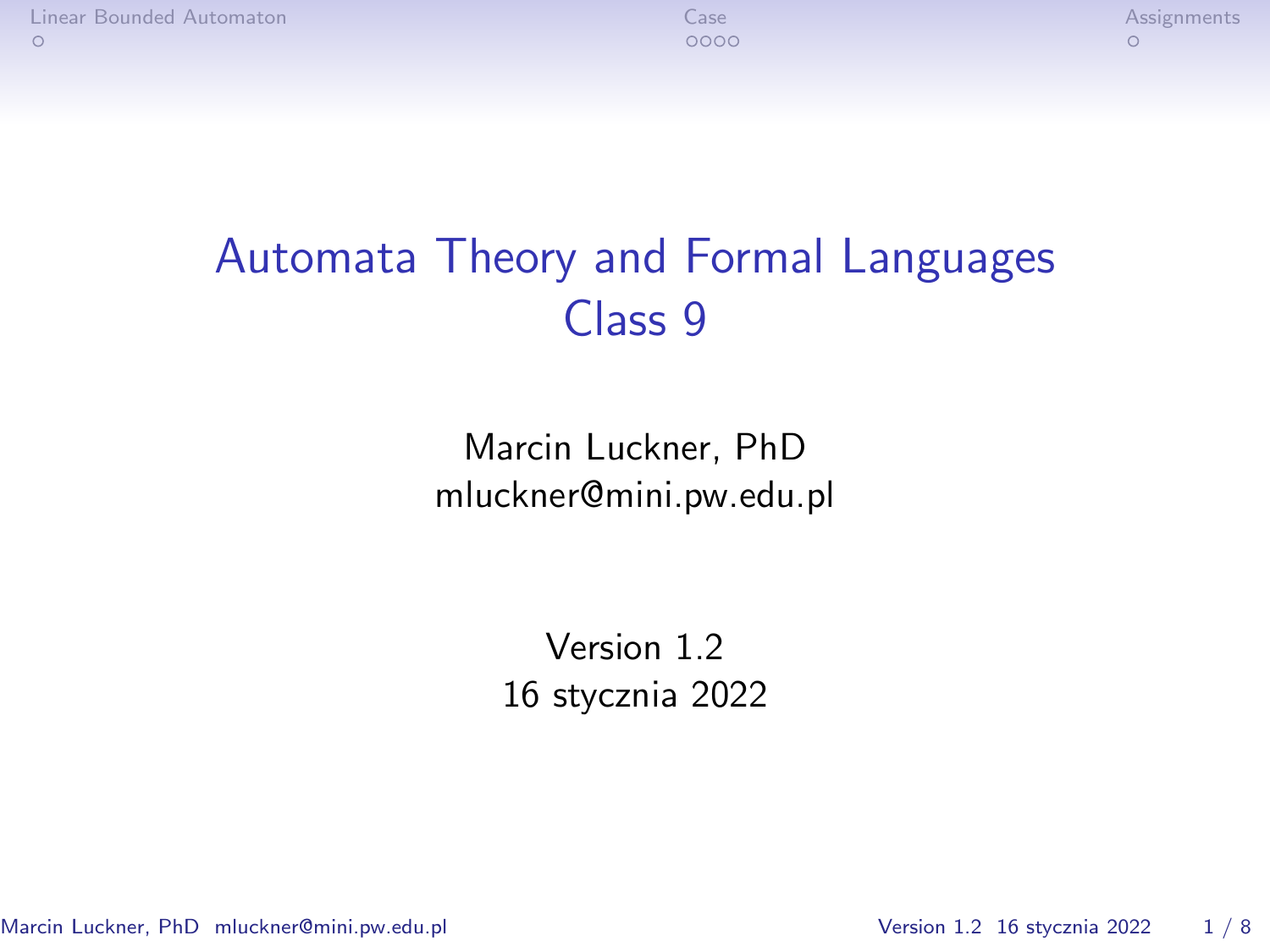### <span id="page-1-0"></span>Linear Bounded Automaton

A linear bounded automaton in basic model is a Turing machine with the stop property and limited memory (tape

$$
M = (Q, \Sigma, \Gamma, \delta, q_0, B, \sharp, \&, F, R)
$$

*],* & are left and right guards*],* & *∈* Γ *∧ ],* & *6∈* Σ  $\sharp$ a<sub>1</sub>a<sub>2</sub> . . . a<sub>n</sub>& is the initial tape state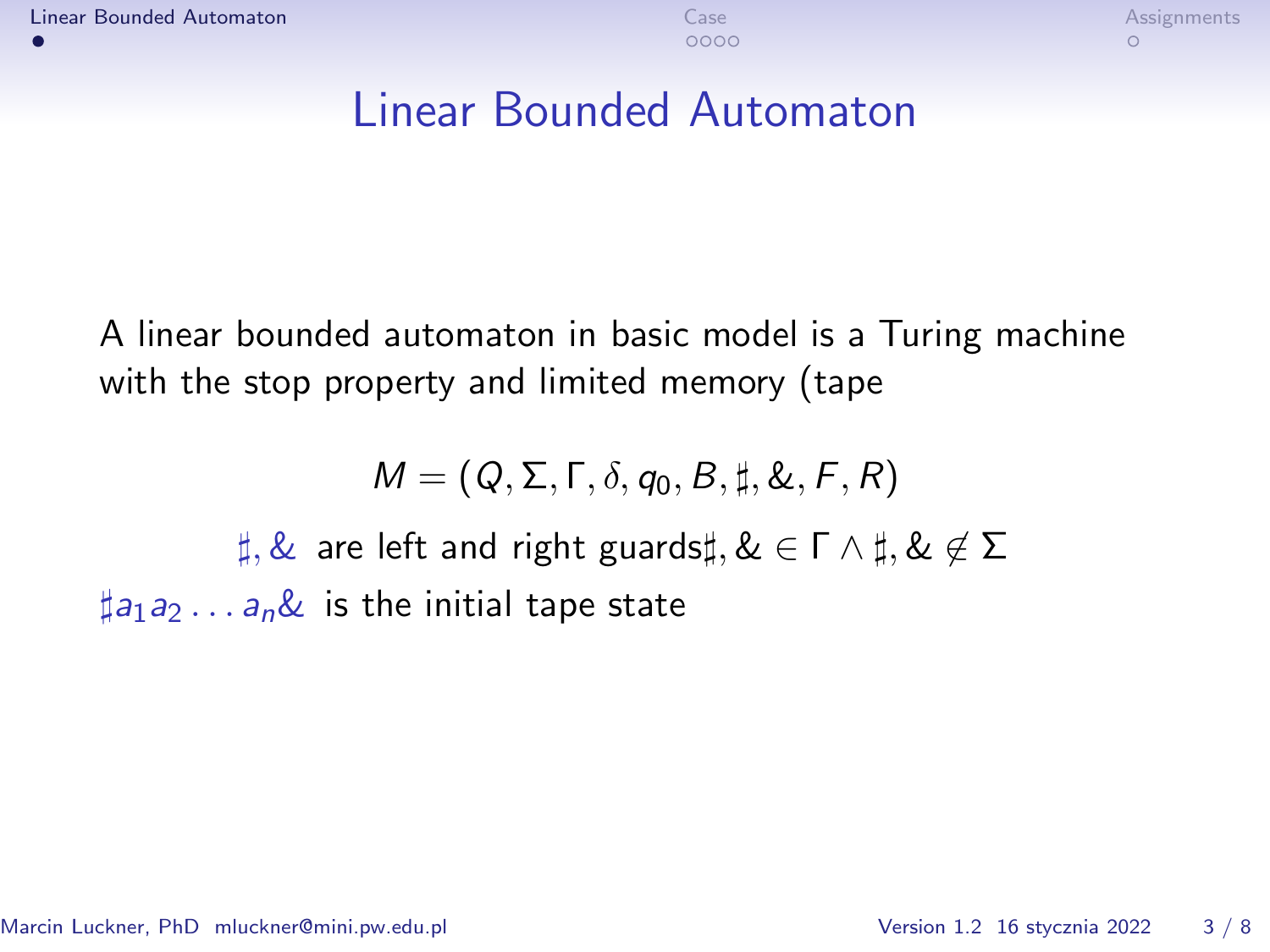#### <span id="page-2-0"></span>Linear Bounded Automaton

Design Linear Bounded Automaton that accepts language  $L = \{a^i b^j c^k : i = j = k\}$  over alphabet  $\Sigma = \{a, b, c\}$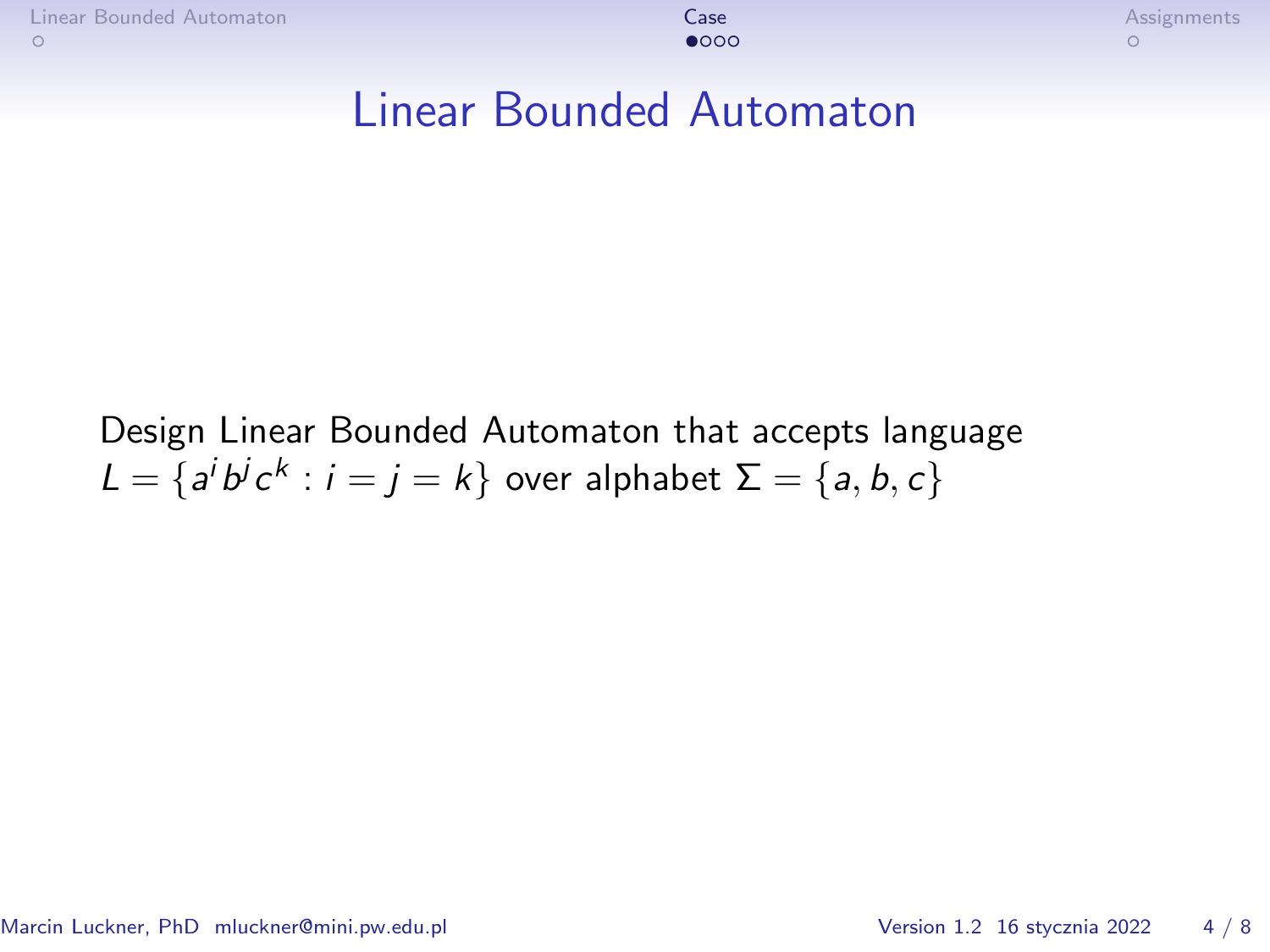| Linear Bounded Automaton | Case<br>0000 | Assignments |
|--------------------------|--------------|-------------|
|                          | Idea         |             |

- 1. #aaabbbccc&
- 2. #Xaabbbccc&
- 3. #XaaXbbccc&
- 4. #XaaXbbXcc&
- 5. #XXaXbbXcc&
- 6. #XXXXXXXXX&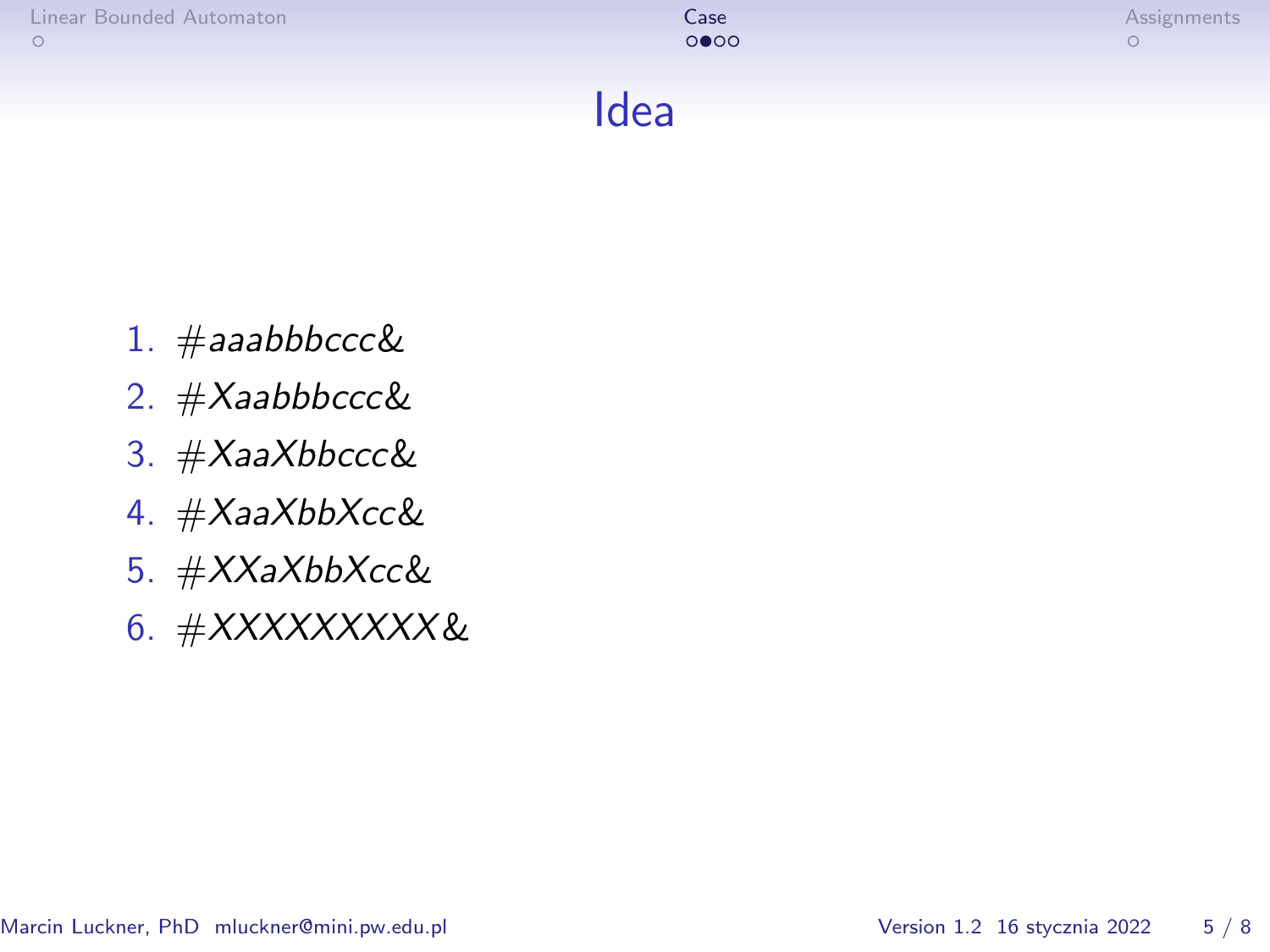### Transition function

|       | $\overline{a}$                    |               |                             | #              | &     |                               |
|-------|-----------------------------------|---------------|-----------------------------|----------------|-------|-------------------------------|
|       | $q_0   (q_1, X, R)$               | $q_R$         | ЧR                          |                | qА    | $(q_0, X, R)$                 |
|       | $q_1$ $(q_1, a, R)$ $(q_2, X, R)$ |               | $q_R$                       |                | qк    | $(q_1, X, R)$                 |
| $q_2$ | $q_R$                             | $(q_2, b, R)$ | $(q_3, X, R)$               |                | $q_R$ | $(q_2, X, R)$                 |
| $q_3$ | $q_R$                             | $q_R$         | $(q_3, c, R)$               |                |       | $(q_4, \& , L)$ $(q_3, X, R)$ |
| 94    | $(q_4, a, L)$                     |               | $(q_4, b, L)$ $(q_4, c, L)$ | $(q_0, \#, R)$ |       | $(q_4, X, L)$                 |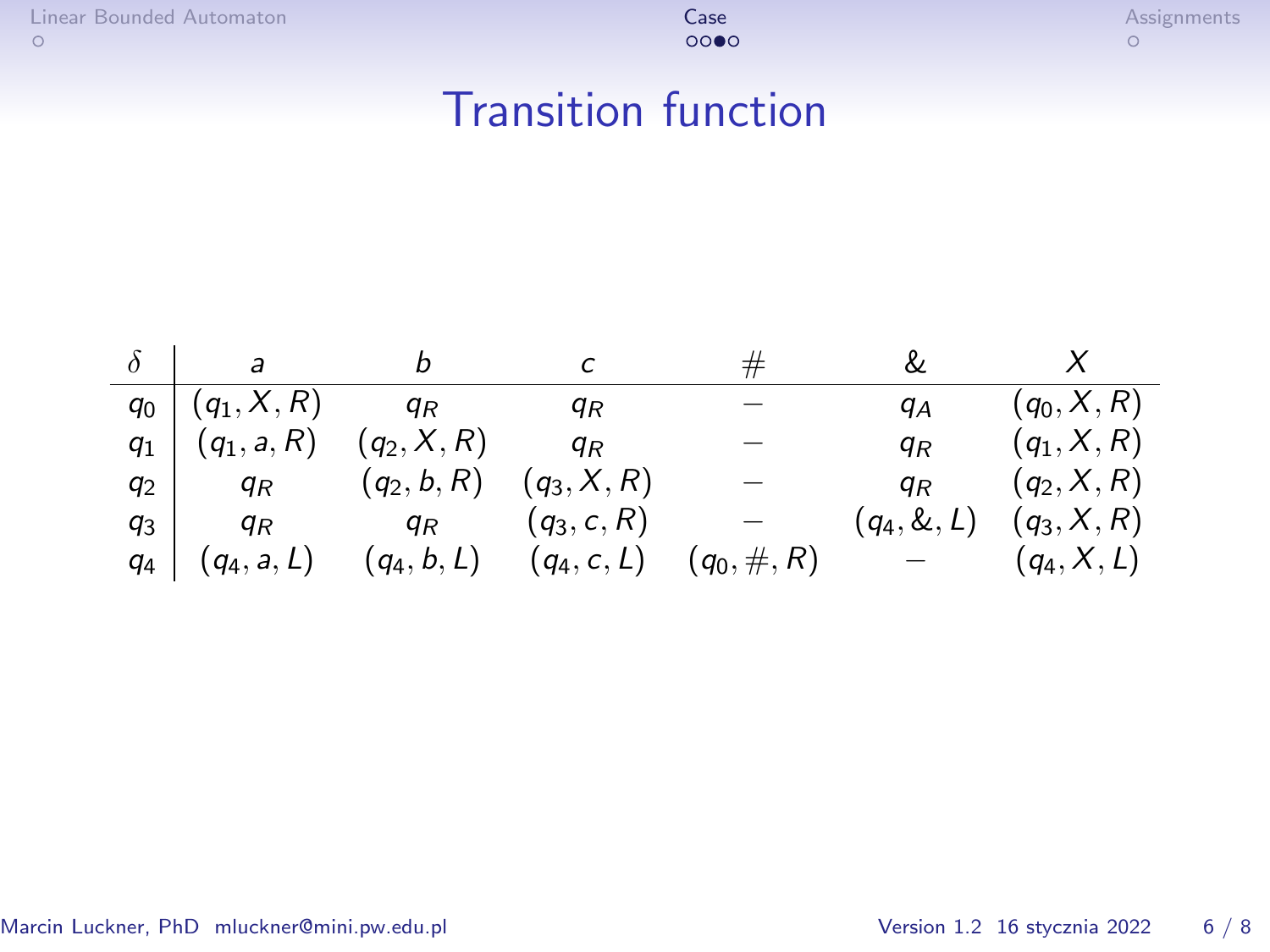[Linear Bounded Automaton](#page-1-0) [Case](#page-2-0) [Assignments](#page-6-0)

## The final model

M = (Q = *{*q0*, . . . ,* q4*,* qA*,* qR*},* Σ = *{*a*,* b*,* c*},* Γ = *{*a*,* b*,* c*,* X*,* #*,* &*}, δ,* q0*,* B*,* #*,* &*,* F = *{*qA*}* R = *{*qR*}*)